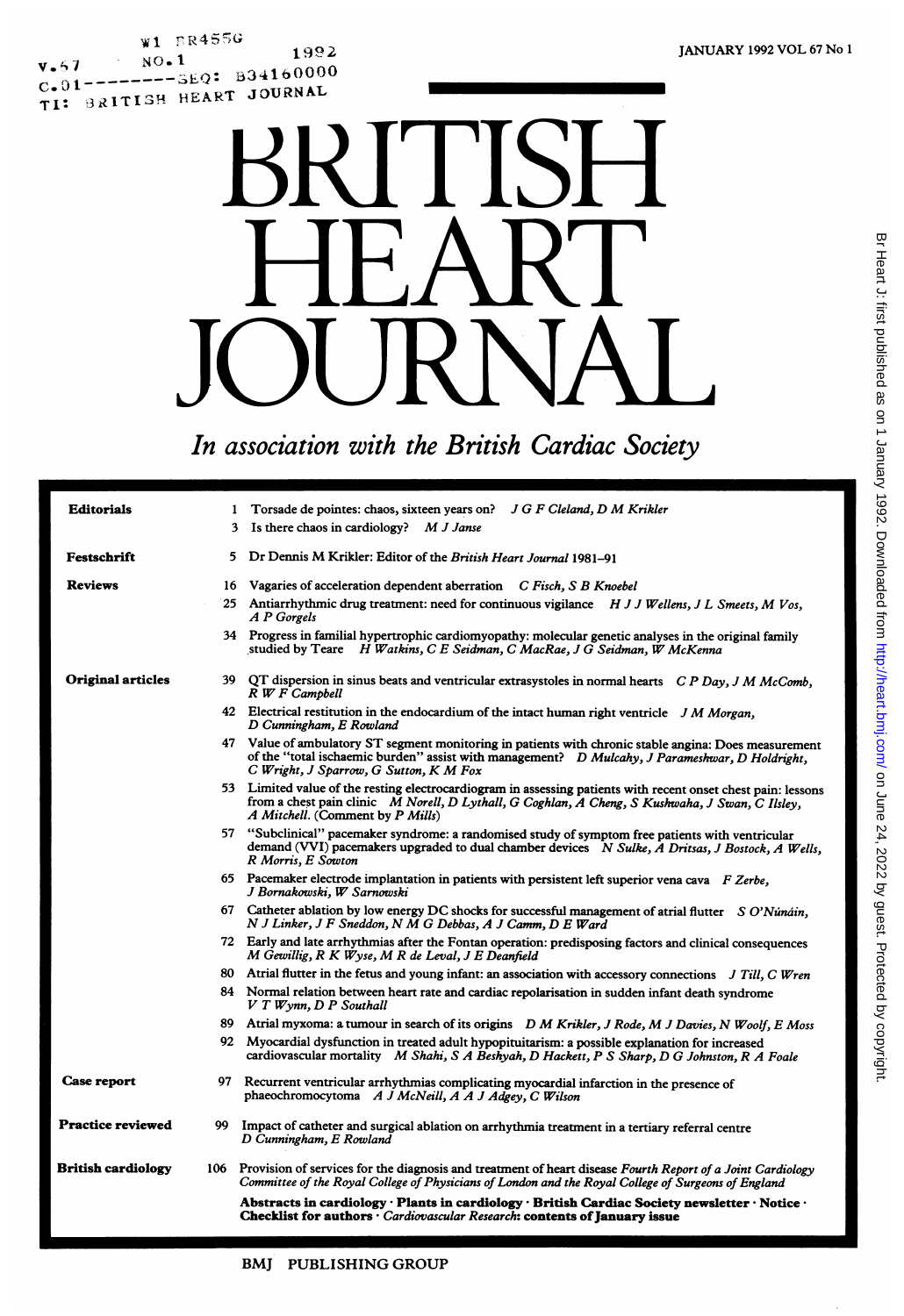### No <sup>1</sup> JANUARY <sup>1992</sup> Page Editorials

- 1 Torsade de pointes: chaos, sixteen years on? J G F Cleland, D M Krikler
- <sup>3</sup> Is there chaos in cardiology? M <sup>J</sup> Janse
- Festschrift
- <sup>5</sup> Dr Dennis M Krikler: Editor of the British Heart Journal 1981-91 Reviews
- 16 Vagaries of acceleration dependent aberration C Fisch, S B Knoebel
- 25 Antiarrhythmic drug treatment: need for continuous vigilance H J J Wellens, J L Smeets, M Vos, A P Gorgels
- 34 Progress in familial hypertrophic cardiomyopathy: molecular genetic analyses in the original family studied by Teare H Watkins, C E Seidman, C MacRae, J G Seidman, W McKenna Original articles
- 39 QT dispersion in sinus beats and ventricular extrasystoles in normal hearts  $CP$  Day, J M McComb, R WF Campbell
- 42 Electrical restitution in the endocardium of the intact human right ventricle  $J M Morgan, D$  Cunningham, E Rowland
- 47 Value of ambulatory ST segment monitoring in patients with chronic stable angina: Does measurement of the "total ischaemic burden" assist with management? D Mulcahy, <sup>J</sup> Parameshwar, D Holdright, C Wright, <sup>J</sup> Sparrow, G Sutton, K M Fox
- 53 Limited value of the resting electrocardiogram in assessing patients with recent onset chest pain: lessons from <sup>a</sup> chest pain clinic MNorell, D Lythall, G Coghlan, A Cheng, <sup>S</sup> Kushwaha, <sup>J</sup> Swan, <sup>C</sup> Ilsley, <sup>A</sup> Mitchell. (Comment by P Mills)
- <sup>57</sup> "Subclinical" pacemaker syndrome: <sup>a</sup> randomised study of symptom free patients with ventricular demand (VVI) pacemakers upgraded to dual chamber devices N Sulke, A Dritsas, J Bostock, A Wells, R Morris, E Sowton
- 65 Pacemaker electrode implantation in patients with persistent left superior vena cava F Zerbe, J Bornakowski, W Sarnowski
- 67 Catheter ablation by low energy DC shocks for successful management of atrial flutter  $S O'N$ ináin, N J Linker, <sup>J</sup> <sup>F</sup> Sneddon, NM <sup>G</sup> Debbas, <sup>A</sup> <sup>J</sup> Camm, D <sup>E</sup> Ward
- 72 Early and late arrhythmias after the Fontan operation: predisposing factors and clinical consequences M Gewillig, <sup>R</sup> K Wyse, MR de Leval, <sup>J</sup> <sup>E</sup> Deanfield
- 80 Atrial flutter in the fetus and young infant: an association with accessory connections J Till, C Wren
- 84 Normal relation between heart rate and cardiac repolarisation in sudden infant death syndrome  $V T W ynn$ , D P Southall
- 89 Atrial myxoma: a tumour in search of its origins D M Krikler, J Rode, M J Davies, N Woolf, E Moss
- 92 Myocardial dysfunction in treated adult hypopituitarism: a possible explanation for increased cardiovascular mortality M Shahi, <sup>S</sup> <sup>A</sup> Beshyah, D Hackett, <sup>P</sup> <sup>S</sup> Sharp, D G Johnston, <sup>R</sup> <sup>A</sup> Foale Case report
- 97 Recurrent ventricular arrhythmias complicating myocardial infarction in the presence of phaeochromocytoma A <sup>J</sup> McNeill, A A <sup>J</sup> Adgey, C Wilson
- Practice reviewed
- 99 Impact of catheter and surgical ablation on arrhythmia treatment in a tertiary referral centre D Cunningham, E Rowland
	- British cardiology
- <sup>106</sup> Provision of services for the diagnosis and treatment of heart disease Fourth Report of <sup>a</sup> Joint Cardiology Committee of the Royal College of Physicians of London and the Royal College of Surgeons of England Abstracts in cardiology · Plants in cardiology · British Cardiac Society newsletter · Notice · Checklist for authors · Cardiovascular Research: contents of January issue

## No <sup>2</sup> FEBRUARY <sup>1992</sup> Page Editorial

- Single lung transplantation and pulmonary hypertension T Higenbottam
- Original articles 122 Effect of early intravenous heparin on coronary patency, infarct size, and bleeding complications after alteplase thrombolysis: results of a randomised double blind European Cooperative Study Group trial D P de Bono, ML Simoons, <sup>J</sup> Tijssen, <sup>A</sup> <sup>E</sup> <sup>R</sup> Arnold, <sup>A</sup> Betriu, <sup>C</sup> Burgersdijk, <sup>L</sup> Lopez Bescos, <sup>E</sup> Mueller, M Pfisterer, <sup>F</sup> Van de Werf, <sup>F</sup> Zijlstra, M Verstraete, for the European Cooperative Study Group
- 129 Prognostic value of baroreflex sensitivity testing after acute myocardial infarction T G Farrell, O Odemuyiwa, <sup>Y</sup> Bashir, <sup>T</sup> <sup>R</sup> Cripps, M Malik, D <sup>E</sup> Ward, A <sup>J</sup> Camm
- 138 Immediate and long term results of percutaneous coronary angioplasty in patients aged 70 and over P de Jaegere, <sup>P</sup> de Feyter, <sup>R</sup> van Domburg, H Suryapranata, Mvan den Brand, <sup>P</sup> W Serruys
- 144 Uses and limitations of high dose dipyridamole stress echocardiography for evaluation of coronary artery disease <sup>P</sup> Mazeika, <sup>P</sup> Nihoyannopoulos, <sup>J</sup> Joshi, C M Oakley
- 150 Are enzymatic tests good indicators of coronary reperfusion? H A Bosker, A van der Laarse, V Manger Cats, A V G Bruschke
- <sup>155</sup> Long term course and cardiac sympathetic nerve activity in patients with hypertrophic cardiomyopathy M Shimizu, N Sugihara, Y Kita, K Shimizu, Y Horita, K Nakajima, <sup>J</sup> Taki, <sup>R</sup> Takeda
- 161 Myocardial oxygen consumption in aortic valve disease with and without left ventricular dysfunction J Schwitter, <sup>F</sup> <sup>R</sup> Eberli, M Ritter, M Turina, H<sup>P</sup> Krayenbuehl
- 170 Use of transoesophageal echocardiography to detect left atrial thrombi before percutaneous balloon dilatation of the mitral valve: a prospective study  $WJ$  Manning, G J Reis, P S Douglas
- 174 Epicardial damage induced by topical cooling during paediatric cardiac surgery A Corno, E Zoia, F Santoro, C Camesasca, B Biagioli, A Grossi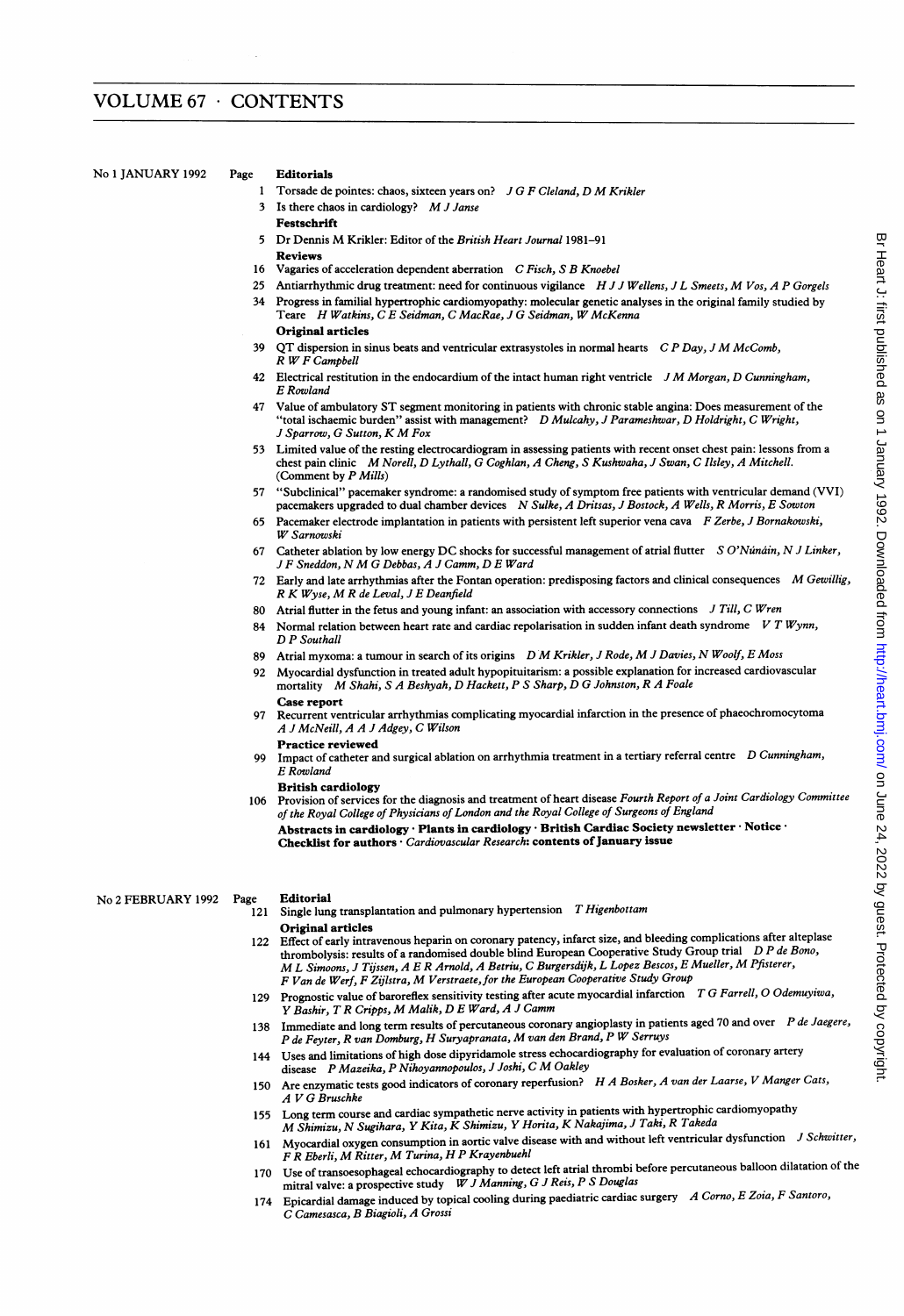- <sup>177</sup> A model to simulate the haemodynamic effects of right heart pulsatile flow after modified Fontan procedure S Tamaki, K Kawazoe, T Yagihara, T Abe
- 180 Determination of cardiac output by an angle and diameter independent dual beam Doppler technique in critically ill infants CF Wippermann, D Schranz, R Huth, F Zepp, H Oelert, B K Jüngst
- 185 Percutaneous transarterial balloon dilatation of the mitral valve: five year experience U U Babic, S Grujicic, <sup>Z</sup> Popovic, <sup>Z</sup> Djurisic, <sup>P</sup> Pejcic, M Vucinic
	- Case report
- <sup>190</sup> Peripartum cardiomyopathy with recovery in a patient with coincidental Eisenmenger ventricular septal defect <sup>C</sup> M Oakley, <sup>P</sup> Nihoyannopoulos Measurement
- 193 Continuity equation and Gorlin formula compared with directly observed orifice area in native and prosthetic aortic valves <sup>J</sup> <sup>B</sup> Chambers, D <sup>C</sup> Sprigings, <sup>T</sup> Cochrane, <sup>J</sup> Allen, <sup>R</sup> Morris, MM Black, <sup>G</sup> Jackson British cardiology
- 200 Need for invasive cardiological assessment and intervention: a ten year review C A MacRae, M S Marber, <sup>C</sup> Keywood, M Joy
- 143 Plants in cardiology
- 204 Letters to the editor
- 207 Book review
- 208 British Cardiac Society newsletter
- 209 Notice
- 209 Corrections
- 210 Cardiovascular Research: contents of February issue

No <sup>3</sup> MARCH <sup>1992</sup>

#### Page Editorial

- 211 Stent implantation in congenital heart disease  $E$  Rosenthal, S A Qureshi Review
- 213 Interaction between ventricular loading and repolarisation: relevance to arrhythmogenesis  $P$  Taggart,  $P$  Sutton, M<sub>Lab</sub>
- Original articles
- 216 Clinical and angiographic prediction of cardiac death after coronary artery bypass graft surgery H V Huikuri, <sup>S</sup> Yli-Mayry, K E <sup>J</sup> Airaksinen, M <sup>J</sup> Ikaheimo, M K Linnaluoto, <sup>J</sup> <sup>T</sup> Takkunen
- 221 Monophasic action potential recordings during acute changes in ventricular loading induced by the Valsalva manoeuvre P Taggart, P Sutton, R John, M Lab, H Swanton
- 230  $\beta$  Endorphin release in patients after spontaneous and provoked acute myocardial ischaemia K G Oldroyd, K Harvey, <sup>C</sup> <sup>E</sup> Gray, G H Beastall, <sup>S</sup> M Cobbe
- 236 Aortic and mitral valve disease in patients with end stage renal failure on long-term haemodialysis E Straumann, B Meyer, M Misteli, A Blumberg, H R Jenzer
- 240 Stenting of the arterial duct: a new approach to palliation for pulmonary atresia J L Gibbs, M T Rothman, M <sup>R</sup> Rees, <sup>J</sup> M Parsons, M<sup>E</sup> Blackburn, <sup>C</sup> <sup>E</sup> Ruiz
- 246 Cardiac conduction abnormalities and rhythm changes after neonatal anatomical correction of transposition of the great arteries <sup>S</sup> Menahem, M <sup>S</sup> Ranjit, <sup>C</sup> Stewart, W<sup>J</sup> Brawn, <sup>R</sup> <sup>B</sup> <sup>B</sup> Mee, <sup>J</sup> <sup>L</sup> Wilkinson Resuscitation
- 250 Potential impact of emergency intervention on sudden deaths from coronary heart disease in Glasgow <sup>B</sup> Fitzpatrick, G <sup>C</sup> M Watt, H Tunstall-Pedoe
	- Practice reviewed
- 255 Management of myocardial infarction: implications for current policy derived from the Nottingham Heart Attack Register <sup>J</sup> M Rowley, <sup>P</sup> Mounser, <sup>E</sup> <sup>A</sup> Harrison, <sup>A</sup> M Skene, <sup>J</sup> <sup>R</sup> Hampton Technology
- 263 The Inoue balloon for dilatation of the tricuspid valve: a modified over-the-wire approach T R D Shaw Case reports
- 266 Incessant atrial tachycardia accelerated by pregnancy  $J C D O i g, J M M c Comb, D S Reid$
- 269 Severe rheumatic mitral stenosis with pericardial effusion causing left ventricular tamponade S W Davies, <sup>A</sup> Youhana, M Copp
- 271 Rupture of a ventricular abscess after mitral valve replacement  $A E Weale, J Hutter, C M P Collins$ British Cardiac Society
- 273 A survey of nuclear cardiological practice in Great Britain R Underwood, C Gibson, A Tweddel, J Flint on behalf of the British Nuclear Cardiology Group
- 235 Plants in cardiology
- 278 British Cardiac Society newsletter
- 278 Notice

No 4 APRIL 1992

#### Page Editorial

- 279 Stress proteins, self defence, and the myocardium S A Thorne, V R Winrow, D R Blake Review
- 281 Antiphospholipid antibodies and cardiovascular disease HLC Beynon, M J Walport
- 285 Is VVI pacing outmoded? A W Nathan, D Wyn Davies Viewpoint Original articles
- 289 Impact of converting enzyme inhibition on progression of chronic heart failure: results of the Munich Mild Heart Failure Trial F X Kleber, L Niemöller, W Doering
- 297 Limitations of transoesophageal echocardiography in patients with focal cerebral ischaemic events  $MA$  de Belder, L B Lovat, L Tourikis, G Leech, A J Camm
- 304 Variable patterns of ST-T abnormalities in patients with left ventricular hypertrophy and normal coronary arteries F U Huwez, S D Pringle, P W Macfarlane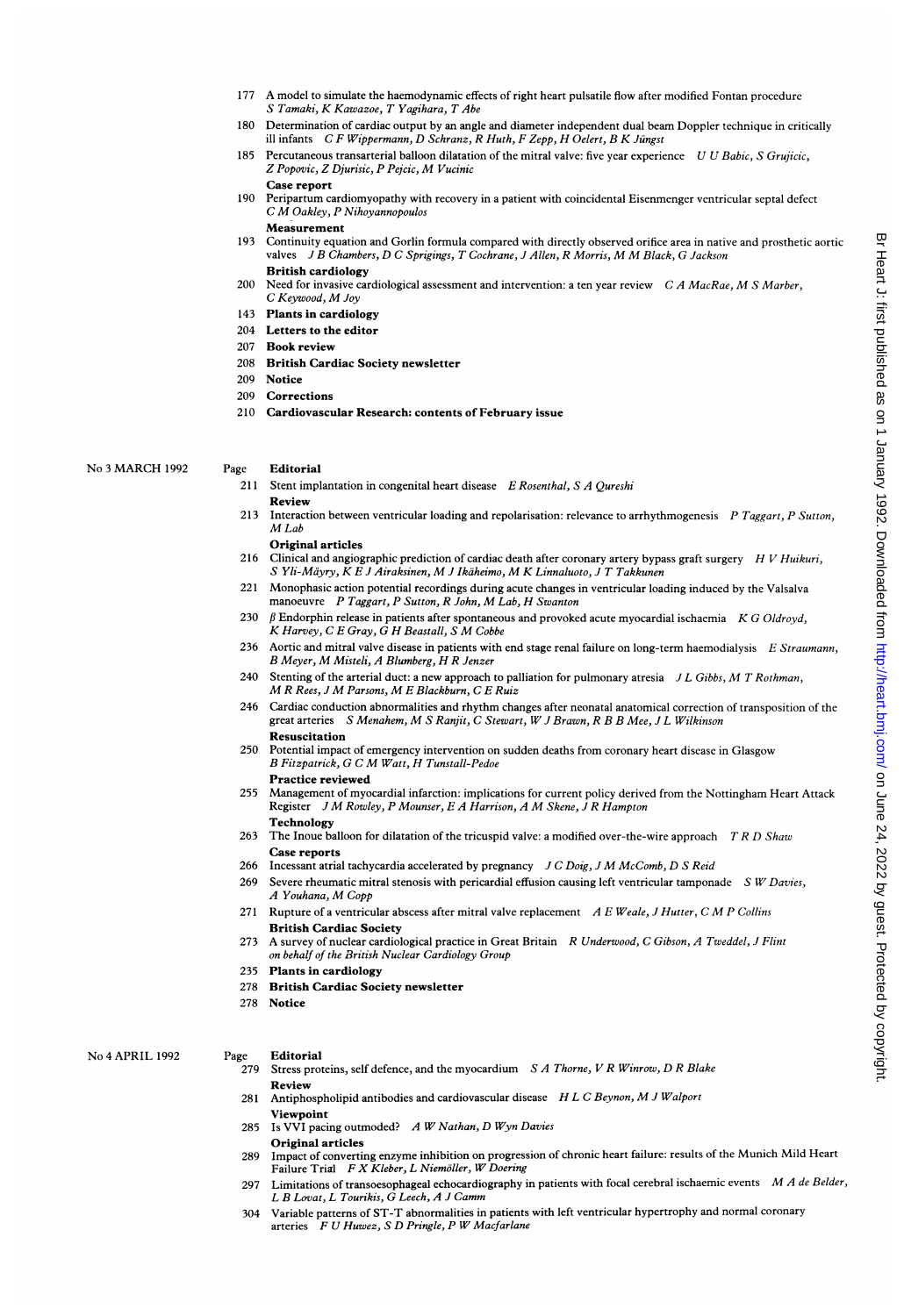- 308 Negative extrathoracic pressure ventilation for phrenic nerve palsy after paediatric cardiac surgery  $J$  Raine, M <sup>P</sup> Samuels, Q Mok, <sup>E</sup> A Shinebourne, D <sup>P</sup> Southall
- 312 Cross sectional and Doppler echocardiographic evaluation of aortopulmonary shunts Y Horiguchi, S Hiraishi, HMisawa, Y Agata, <sup>S</sup> Nakae
- 316 Morphological study of defects of the atrial septum within the oval fossa: implications for transcatheter closure of left-to-right shunt S M A G Ferreira, S Y Ho, R H Anderson Case reports
- 321 Severe haemolysis after transcatheter duct occlusion: a non-surgical remedy  $A$  M Hayes,  $A$  N Redington, ML Rigby
- 323 Spontaneously acquired fistula from the right coronary artery to the right ventricular cavity  $S G Ray, MD Cowan$ , J A Kennedy Resuscitation
- 325 Recommended guidelines for uniform reporting of data from out-of-hospital cardiac arrest (new abridged version) The "Utstein Style"
- 334 Mortality within hospital after resuscitation from ventricular fibrillation outside hospital W Dickey, A A J Adgey
- 284 Views from the past
- 315 Plants in cardiology
- 324 Abstracts in cardiology
- 339 British Cardiac Society newsletter
- 340 Notice

#### No <sup>5</sup> MAY <sup>1992</sup>

- Page Editorial<br>341 Coronary
	- Coronary heart disease in Indians, Pakistanis, and Bangladeshis: aetiology and possibilities for prevention <sup>P</sup> M McKeigue
	- Original articles
	- 343 Insulin resistance, diabetes, and risk markers for ischaemic heart disease in Asian men and non-Asian men in Bradford <sup>T</sup> M Knight, <sup>Z</sup> Smith, <sup>A</sup> Whittles, <sup>P</sup> Sahota, <sup>J</sup> <sup>A</sup> Lockton, G Hogg, A Bedford, M Toop, E E M Kernohan, M R Baker
	- 351 Strenuous exercise, plasma fibrinogen, and factor VII activity J B Connelly, J A Cooper, T W Meade
	- 355 Comparative electrophysiological effects of captopril or hydralazine combined with nitrate in patients with left ventricular dysfunction and inducible ventricular tachycardia Y Bashir, J F Sneddon, S O'Nunain, V E Paul, S Gibson, D E Ward, A J Camm
	- 361 Role of atrial contraction and synchrony of ventricular contraction in the optimisation of ventriculoarterial coupling in humans K Yamamoto, K Kodama, <sup>T</sup> Masuyama, A Hirayama, <sup>S</sup> Nanto, MMishima, A Kitabatake, <sup>T</sup> Kamada
	- <sup>368</sup> Changes in myocardial echo amplitude during reversible ischaemia in humans D A Lythall, D G Gibson, <sup>S</sup> K Kushwaha, M <sup>S</sup> Norell, <sup>A</sup> G Mitchell, <sup>C</sup> <sup>J</sup> D Ilsley
	- 377 Symptomatic and silent myocardial ischaemia in hypertensive patients with left ventricular hypertrophy S D Pringle, F G Dunn, A C Tweddel, W Martin, P W Macfarlane, J H McKillop, A R Lorimer, S M Cobbe
	- 383 Circulating endothelin in acute ischaemic syndromes S G Ray, J J McMurray, J J Morton, H J Dargie
	- 387 Influence of age on the relation between heart rate variability, left ventricular ejection fraction, frequency of ventricular extrasystoles, and sudden death after myocardial infarction  $O$  Odemuyiwa, T G Farrell, M Malik, Y Bashir, T Millane, T Cripps, J Poloniecki, D Bennett, A J Camm
	- 392 Emergency coronary artery surgery after refractory cardiac arrest: a single centre experience  $J G$  Powney, R S Bonser, S Lentini
	- 395 Predictors of risk in patients with unstable angina admitted to a district general hospital  $JJMurphy, PA Comell,$ J R Hampton
	- 402 HLA-DR antigen linkage of anti- $\beta$  receptor antibodies in idiopathic dilated and ischaemic cardiomyopathy C J Limas, C Limas Case reports
	- 406 Atrial myxoma: tumour or trauma? J Nolan, P J Carder, P Bloomfield
	- 409 Endocarditis with aneurysm involving an aortic homograft used to correct a truncus arteriosus: medical-surgical salvage MA Engle, <sup>S</sup> <sup>J</sup> Lang, <sup>P</sup> Edelson
	- British Cardiac Society 412 Working party report on cardiac rehabilitation J Horgan, H Bethell, P Carson, C Davidson, D Julian, R A Mayou, R Nagle
	- 376 Plants in cardiology
	- 419 Letters to the editor
	- 422 Book review
	- 423 British Cardiac Society newsletter
	- 424 Notices

#### No <sup>6</sup> JUNE <sup>1992</sup>

### Page Editorials

- 425 Intracoronary stents  $M$  T Rothman, S W Davies
- 428 Diagnostic techniques in suspected thoracic aortic dissection J Clague, P Magee, P Mills Review
- 430 Exercise training as therapy for chronic heart failure N G Uren, D P Lipkin Original articles
- 434 Occurrence of valvar heart disease in acute rheumatic fever without evident carditis: colour-flow Doppler identification G M Folger Jr, <sup>R</sup> Hajar, A Robida, H <sup>A</sup> Hajar
- 439 Aortic valve regurgitation and the congenitally bicuspid aortic valve: a clinico-pathological correlation  $A S Sadee$ , A E Becker, HA Verheul, B Bouma, G Hoedemaker
- 422 Can mitral regurgitation after balloon dilatation of the mitral valve be predicted? M Nair, R Agarwala, G <sup>S</sup> Kalra, <sup>R</sup> Arora, M Khalilullah